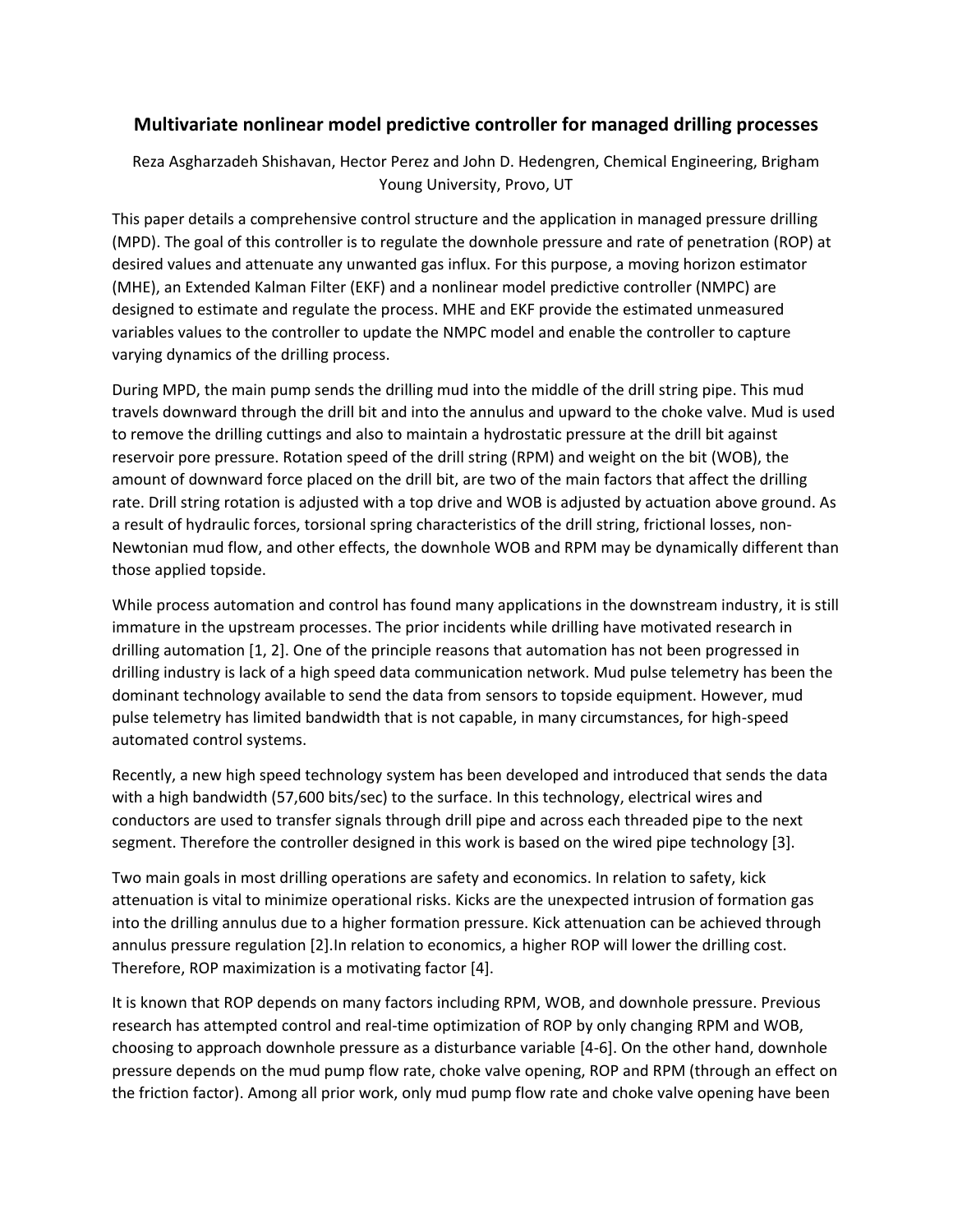considered as manipulated variables in designing the pressure controllers [\[1,](#page-1-0) [7-10\]](#page-2-3) for kick attenuation, while ROP and RPM have been considered as disturbance variables.

Prior research has focused on designing separate independent controllers and optimizers to regulate either pressure or ROP and excluded the effect of the multivariate nature of the control. This research offers a comprehensive controller that considers the interactions between ROP and pressure, regulating both in a single application. This multivariate controller uses pump flow rate, choke valve opening, rotation speed and WOB as manipulated variables and seeks to maintain ROP and downhole pressure.

Annulus density, friction factor and unwanted gas influx flow rate are not directly measured during drilling and therefore are considered as estimated variables. For this purpose, an MHE was designed to estimate annulus friction factor and density, and an EKF was designed to estimate unwanted gas influx flow rate.The nonlinear model predictive controller (NMPC) designed for this application uses a novel l1 norm with a dead band structure in the objective function. This is known to improve robustness of the controller while rejecting data outlier, noise and drift [\[11\]](#page-2-4). The NMPC uses both interior point and active set point optimization methods.

The control methods during normal drilling or kick conditions are detailed as follows: During normal drilling conditions, the goal is to maximize the ROP while maintaining the downhole pressure within a specified range. Therefore the controller calculates the required downhole RPM, WOB and downhole pressure values that lead to highest possible ROP. Next, it manipulates the pump flow rate and choke valve opening to regulate the downhole pressure to specified set points and changes topside WOB and RPM until the required WOB and RPM are achieved at the Bottom Hole Assembly (BHA).

During a kick event, the primary goal is to attenuate the kick while maintaining the ROP constant. First, the controller detects the kick condition through a rise in the downhole pressure and estimated unwanted gas influx value. Second, the application switches the controlled variable from downhole pressure to choke valve pressure and sets a new set point as the current value plus the desired change observed in the downhole pressure. Third, the controller calculates the optimum pump flow rate, choke valve opening and downhole RPM that lead to the new choke valve pressure set point. Finally, the controller adjusts the choke valve opening and pump flow rate and topside rotation speed to target values. This increases the pressure of the upper parts of the annulus that have not been affected by the kick and results in kick attenuation. WOB only affects ROP. Therefore, the controller also changes the topside WOB to compensate for the effect of the change in RPM to maintain a constant ROP. While attenuating the kick, the new reservoir pore pressure is estimated using the available topside and alongstring measurements. When the unexpected gas influx is suppressed, the controlled variable is switched back to downhole pressure with the new set point calculated based on the new reservoir pore pressure.

Case study results show that integrated multivariate ROP and downhole pressure have superior performance compared to the case where each ROP and pressure have separate independent controllers. The benefits are faster and more effective kick attenuation along with a higher ROP leading to more efficient drilling operations.

## **References:**

<span id="page-1-0"></span>1. Hauge, E., et al., *A novel model-based scheme for kick and loss mitigation during drilling.* Journal of Process Control, 2013. **23**(4): p. 463-472.